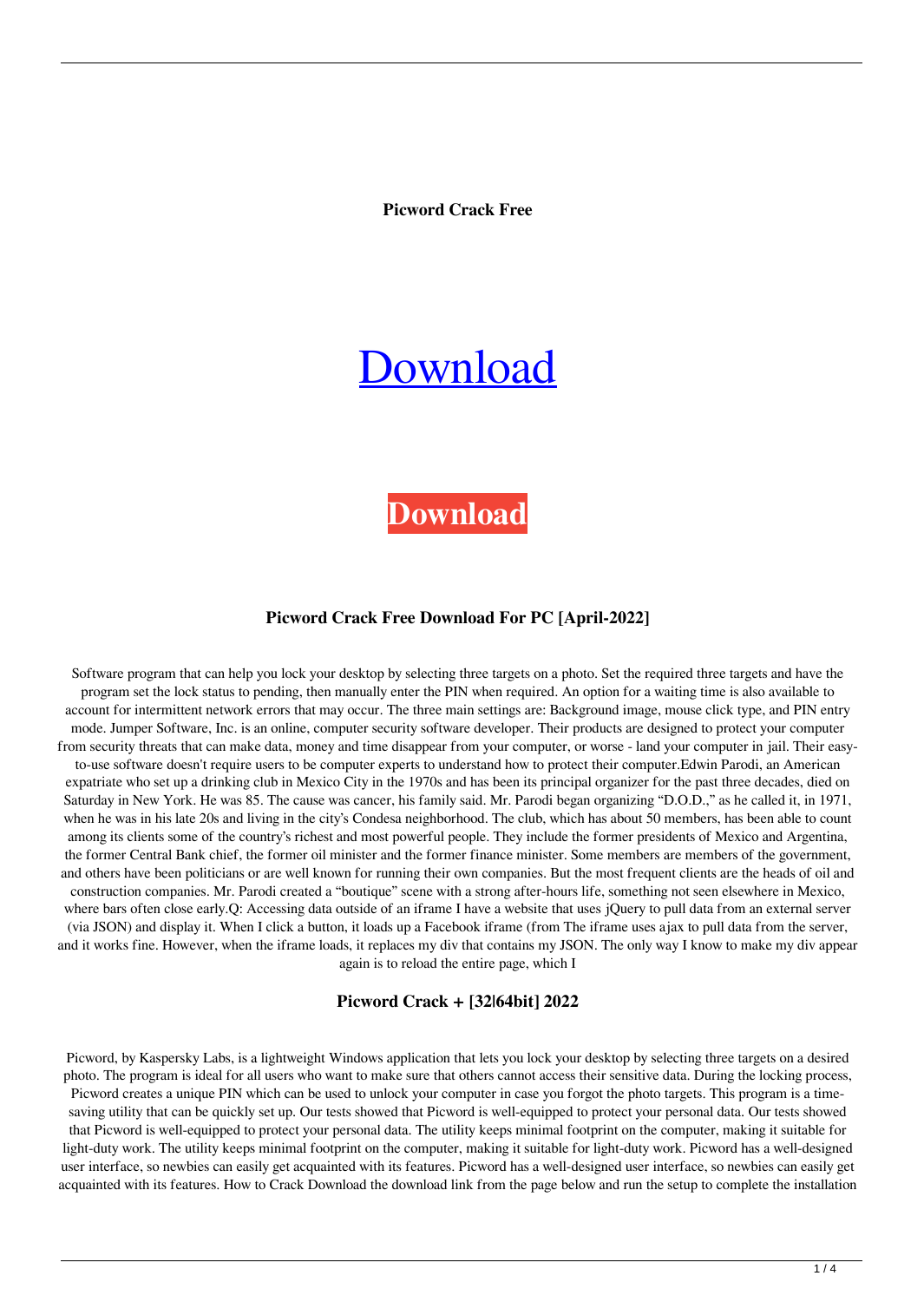process. Now double-click on the.exe file to start the tool. The application will automatically start the process of photo manipulation. Now choose the photo that you want to make invisible. Next, click on "Create 3 targets" to lock your desktop. Choose the targets from the left side panel, as they will be displayed in the order you click on them. When you are done, select a password to unlock the computer using the PIN. Press "Lock the computer" to make sure that no one is able to access your computer. Now select the photo targets in the same order

to unlock the desktop. If you forgot the PIN, click on "Use the PIN" button to reset it. You can change the main display settings by pressing the "Options" button in the upper-right corner. Use the "Exit" button to quit the program. How to Activate on Windows 8, 7, XP, Vista, and Windows Server Step 1: Install Picword Download the setup from the link below and save it to your computer. Run the setup and follow the on-screen instructions to complete the installation process. Step 2 81e310abbf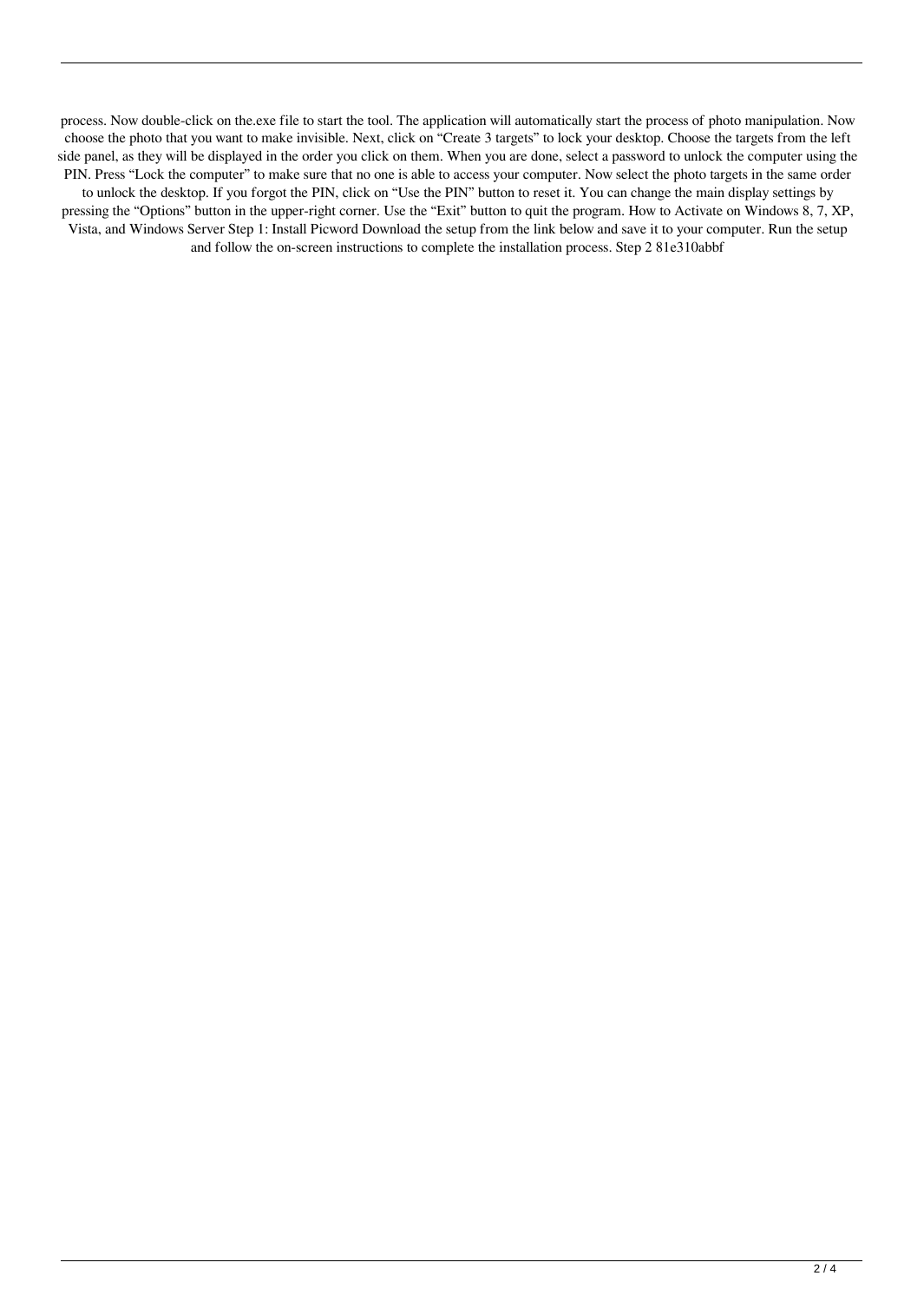## **Picword**

Picword is a lightweight Windows application whose sole purpose is to help you lock your screen by selecting three targets on the desired photo. These tools are all pretty good. You can put a document on your computer that only you can open, and you can also make it so only you can see it. However, if you are downloading a file and you only want to open it in the next second, you can't do that without doing something else that will show other people that you're accessing a file. The second thing is that if your desktop is locked, people will know that you are at home or out. If you use this website, people can see that you're accessing it. Picword: I have seen some really cool lockscreen apps lately (Azimuth, Picword), but for some reason, I still find myself hitting the lock button every time I open my laptop. I'm not trying to be lazy, because that's not what I'm looking for. I'm looking for something to help keep me from being paranoid that my coworkers (or any other person for that matter) are watching me. So that's my reason for asking. Is there any kind of app or add-on that's capable of keeping my laptop locked even after I open it? A: You might be able to use Microsoft's Security Essentials Built-in and new security technologies can help protect against new online threats, block malicious downloads and stop malware from taking over your computer. You can access these new security features through the Start menu. Additional information can be found at Microsoft's website (in english, of course). I know some people have had some success with Lockscreens, but I'm not sure that this will help you. Q: Нужен ли запятая в предложении? Полная резистентность к фотографии этих поразительно древних цивилизаций с

### **What's New in the Picword?**

Picword is a lightweight Windows application whose sole purpose is to help you lock your screen by selecting three targets on the desired photo. It comes in handy for all users who want to lock their desktop while they are away for making sure others cannot access their sensitive data. When you run the tool for the first time, you are offered a short tutorial about how to make the most out of every single built-in feature. How it works: Compared to other similar lockdown tools, which let you encrypt data by setting up passwords, Picword makes the entire process seem nothing but a piece of cake. The program gives you the possibility to carry out the encryption process by selecting three targets on a picture. The order of the clicks does matter, so you need to remember it in order to unlock the desktop. Additionally, you can enter a PIN which can be used to unlock your computer in case you forgot the photo targets. Configuration settings: You are allowed to change the background image, provided that you have entered the correct PIN, and select the mouse click type that should be performed while pressing on the right image target, namely single, connect, or long click. Last but not least, you can view the time and date displayed in the main panel, clear all mouse clicks with minimal effort, remove the utility if you specify the correct PIN, as well as hide mouse clicks and two dedicated buttons used for clearing the workspace and opening up the configuration panel. Performance: During the locking process the Task Manager is blocked, so make sure you remember the correct photo targets or save the PIN, otherwise it may prove to be pretty difficult to unlock your desktop. Plus, the tool disables some of the system keys, such as Ctrl, Shift, and Alt. Since it doesn't require much computer knowledge to set up the dedicated parameters, even rookies can master the entire process with minimum effort. However, it cannot compete with other powerful utilities on the market, as it doesn't comprise advanced features. It would have been useful to see support for automatic locking options or scheduled tasks, and email alerts each time a user tries to gain access to your PC, just to name a few suggestions. During our testing we have noticed that Picword carries out a task very quickly. It leaves a minimal footprint on system resources, so the overall performance of the computer is not hampered. Bottom line: All in all, Picword seems to be the right choice in case you are looking for a simple-to-use desktop lockdown program that comes packed with several handy features. TweetDeck is a real-time, Twitter-centric Mac client designed to help you create and manage multiple Twitter streams. As with other similar clients on the market, TweetDeck lets you follow and follow others as well as view your own timeline and that of your friends and followers. Basically, it is a web-based application that